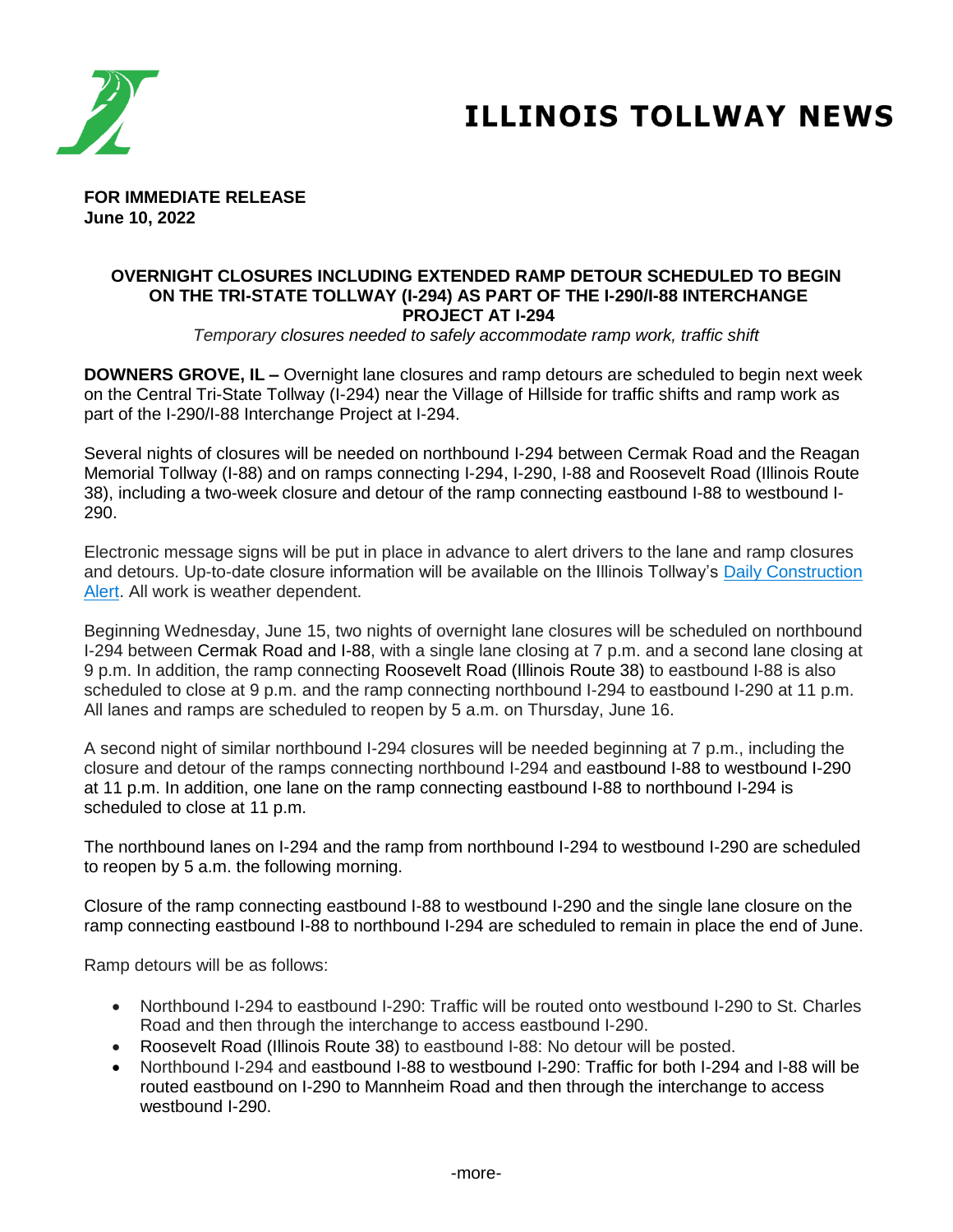

Additional lane closures will be scheduled later in June and in July on I-290, as well as the overnight closure and detour of the ramps connecting northbound I-294 and eastbound I-88 to westbound I-290, the ramp connecting eastbound I-290 to southbound I-294 and the ramp connecting southbound I-294 to eastbound I-290. Overnight closures and detours of ramps at the I-290/I-88 Interchange at I-294 are scheduled to continue through the end of the year as needed.

Construction in this area is being coordinated with the Illinois Department of Transportation, Village of Berkeley, City of Elmhurst, Village of Hillside and Village of Oak Brook, as well as local fire and police departments.

Information including maps, construction updates are available in the Projects section on the Tollway's website at [www.illinoistollway.com.](http://www.illinoistollway.com/)

## **Work Zone Safety**

Construction zone speed limits are in effect in all construction zones 24/7 and drivers should continue to watch for changing traffic patterns and use caution, especially when workers are present. On I-294, a 45 mph work zone speed limit is in effect throughout the construction season.

The Illinois Tollway reminds motorists that the "Move Over Law" requires motorists to change lanes or to slow down and proceed with caution when passing any vehicle on the side of the road with hazard lights activated. If you see flashing lights ahead, please move over or slow down.

Illinois State Police have zero tolerance for drivers speeding in work zones or failure to comply with the Move Over Law. The minimum penalty for speeding in a work zone is \$250 with up to a \$25,000 fine and a 14-year jail sentence for hitting a roadway worker. Penalties for failure to slow down or move over for a vehicle on the shoulder with flashing lights includes up to a \$10,000 fine, 2-year suspension of driving privileges and jail time, in extreme cases.

### **About** *Move Illinois*

The Illinois Tollway's 15-year, \$14 billion capital program, *Move Illinois: The Illinois Tollway Driving the Future*, is improving mobility, relieving congestion, reducing pollution, creating as many as 120,000 jobs and linking economies throughout the region. The first 10 years of *Move Illinois* is on schedule and within budget, delivering the rebuilt and widened Jane Addams Memorial Tollway (I-90) as a state-ofthe-art 21<sup>st</sup> century corridor and opening a new interchange connecting the Tri-State Tollway (I-294) to I-57. Progress continues on projects addressing the remaining needs of the existing Tollway system, delivering the Elgin O'Hare Western Access Project and reconstruction of the Central Tri-State Tollway (I-294).

## **About the Illinois Tollway**